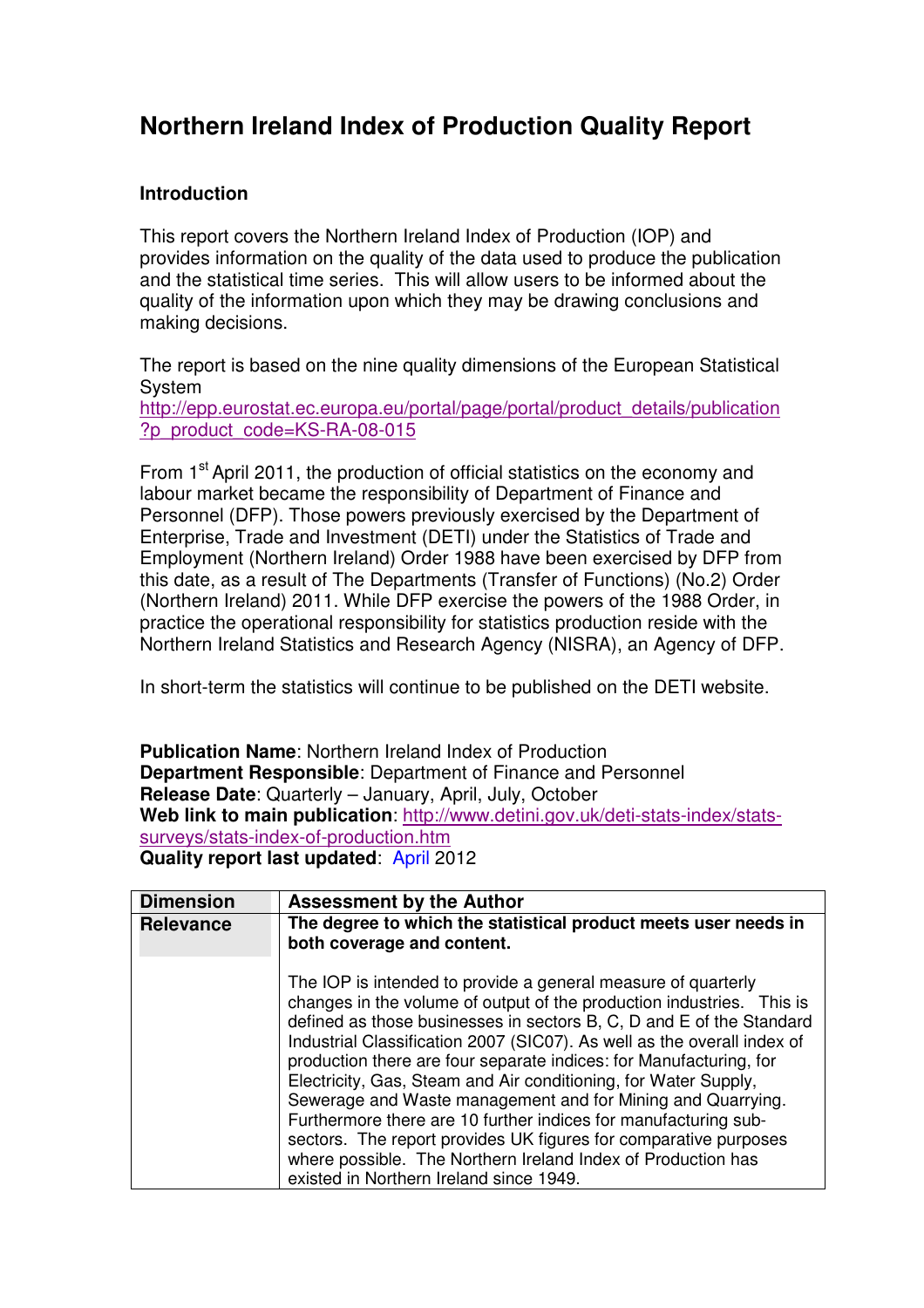|                 | Its primary use is as a short-term economic indicator, being used as<br>an indicator of industrial activity.                                                                                                                                                                                                                                                                                                                |
|-----------------|-----------------------------------------------------------------------------------------------------------------------------------------------------------------------------------------------------------------------------------------------------------------------------------------------------------------------------------------------------------------------------------------------------------------------------|
|                 | Currently there is one source of data. The data are obtained from the<br>NI Quarterly Sales Inquiry (QSI). As Eurostat advocate the use of<br>turnover data deflated by producer prices the vast majority of the QSI<br>returns are turnover data however a very small number of businesses<br>return volume output measures.                                                                                               |
|                 | There are a variety of users of the NI IOP data – local government,<br>economic analysts, academics, businesses and the general public.<br>Through our regular Economic and Labour Market Statistics Users<br>meetings users have raised the need for a Production Exports Index.<br>As a result we have just started to collect information on exports. The<br>question was first asked for the April to June 2010 period. |
|                 | A full summary of usage of the Index is available on the website at<br>http://www.detini.gov.uk/deti-stats-index/stats-surveys/stats-index-of-<br>production.htm                                                                                                                                                                                                                                                            |
|                 | Within government it is used in policy formation, in response to<br>Assembly questions and in presentations to the Executive Sub<br>Committee on the Economy and the independent Economic Advisory<br>Group which includes economists and business leaders.                                                                                                                                                                 |
|                 | A report by Oxford Economics for Belfast City Council uses both IOP<br>and Index of Services data.<br>http://www.belfastcity.gov.uk/economicdevelopment/docs/EconomicIndicator<br>sReport.pdf                                                                                                                                                                                                                               |
| <b>Accuracy</b> | The proximity between an estimate and the unknown true value.                                                                                                                                                                                                                                                                                                                                                               |
|                 | The Index of Production is a volume index which essentially<br>measures turnover (deflated to a constant price). The methodology is<br>contained in the background notes of the statistics bulletin.<br>http://www.detini.gov.uk/deti-stats-index/stats-surveys/stats-index-of-<br>production.htm                                                                                                                           |
|                 | The accuracy of the Index is affected by a range of issues. Some of<br>these are related to the fact that the data are collected from a sample<br>of businesses and some relate to the other processes involved in<br>calculating the index.                                                                                                                                                                                |
|                 | <b>Coverage errors:</b> The sample is designed to cover all businesses in<br>the production sector and is drawn from the Inter Departmental                                                                                                                                                                                                                                                                                 |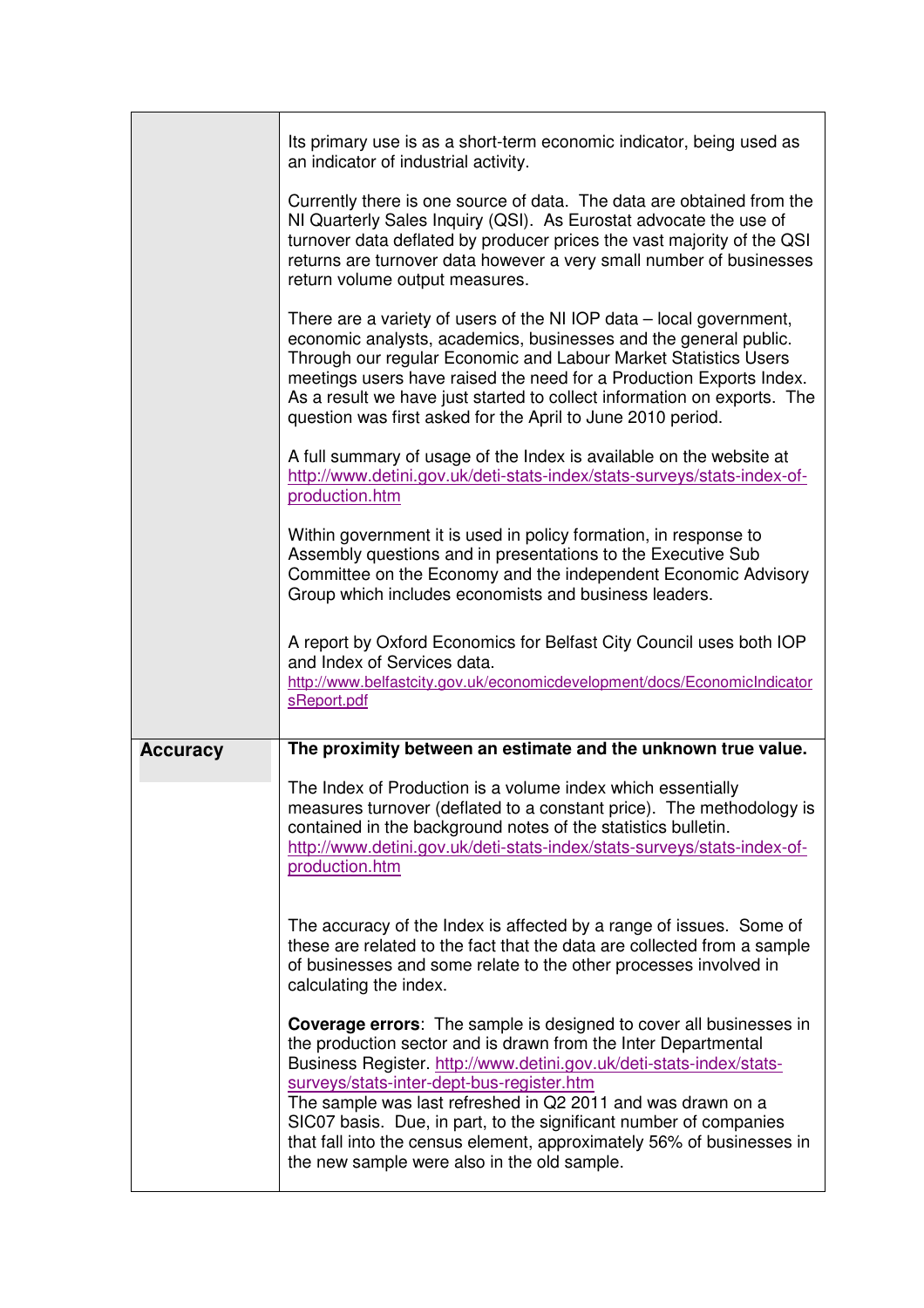**Non-response errors**: Not all businesses respond to the survey. The characteristics of these businesses may be different from those that do respond. The response rate was 97% in both 2009 and 2010 and 95% in 2011.

 **Sampling error**: An estimate drawn from a sample is subject to sampling error, which is dependent on the sample size and the inherent variability of the population characteristic being measured. The sample size for the IOP is approximately 650 businesses and it comprises a census of all businesses in the production sector with 40 or more employees. The remaining selected businesses are allocated to industry strata on the basis of a Neyman allocation to maximise the precision of the sampled element of the survey. Neyman allocation is a sample allocation method that may be used with stratified samples. The purpose is to maximise survey precision (here, of total turnover), given a fixed sample size. It is actually a special case of optimal allocation where one assumes that the cost of sampling is the same for each stratum.

 **Processing errors**: The data may be entered incorrectly into the system. Again, the validation procedures will highlight these and a check can be made to see if this is data input error or the provision of incorrect data. This has negligible impact on the Index.

 **Measurement errors**: A business may provide incorrect data to the turnover question – for example providing the exact amount in £s rather than in £,000s. Validation checks are applied to the raw data from the QSI and individual returns that are significantly out of step with previous values are queried with the data suppliers, and may be amended depending on the result of the check. Where a company has also provided information to another Northern Ireland survey, for example the Annual Business Inquiry (ABI) or the Manufacturing Sales and Exports Survey (MSES), the information from the QSI surveys can be compared to these surveys. This information is used to understand and explain movements in the data. This has negligible impact on the Index.

 **Changes in the seasonal pattern of the data**: The seasonal pattern in a series may change fundamentally if there is a major economic or measurement change. This would mean that the existing parameters set for the X 12 ARIMA seasonal adjustment package may no longer be optimal. Observations after such a change, although they might be following the new pattern in a normal regular fashion, could be viewed as extreme values (outliers) by the seasonal adjustment programme. The effect could be a highly volatile series, subject to large oscillations and revisions. If such a case arose then the seasonal adjustment pattern would need to be reviewed to optimise it. The IOP moved from X11ARIMA to X12ARIMA in October 2010 and the seasonal adjustment parameters were reviewed and optimised at that time. With the move to SIC07 the seasonal adjustment parameters have been revised and optimised for the Q2 2011 results and backseries.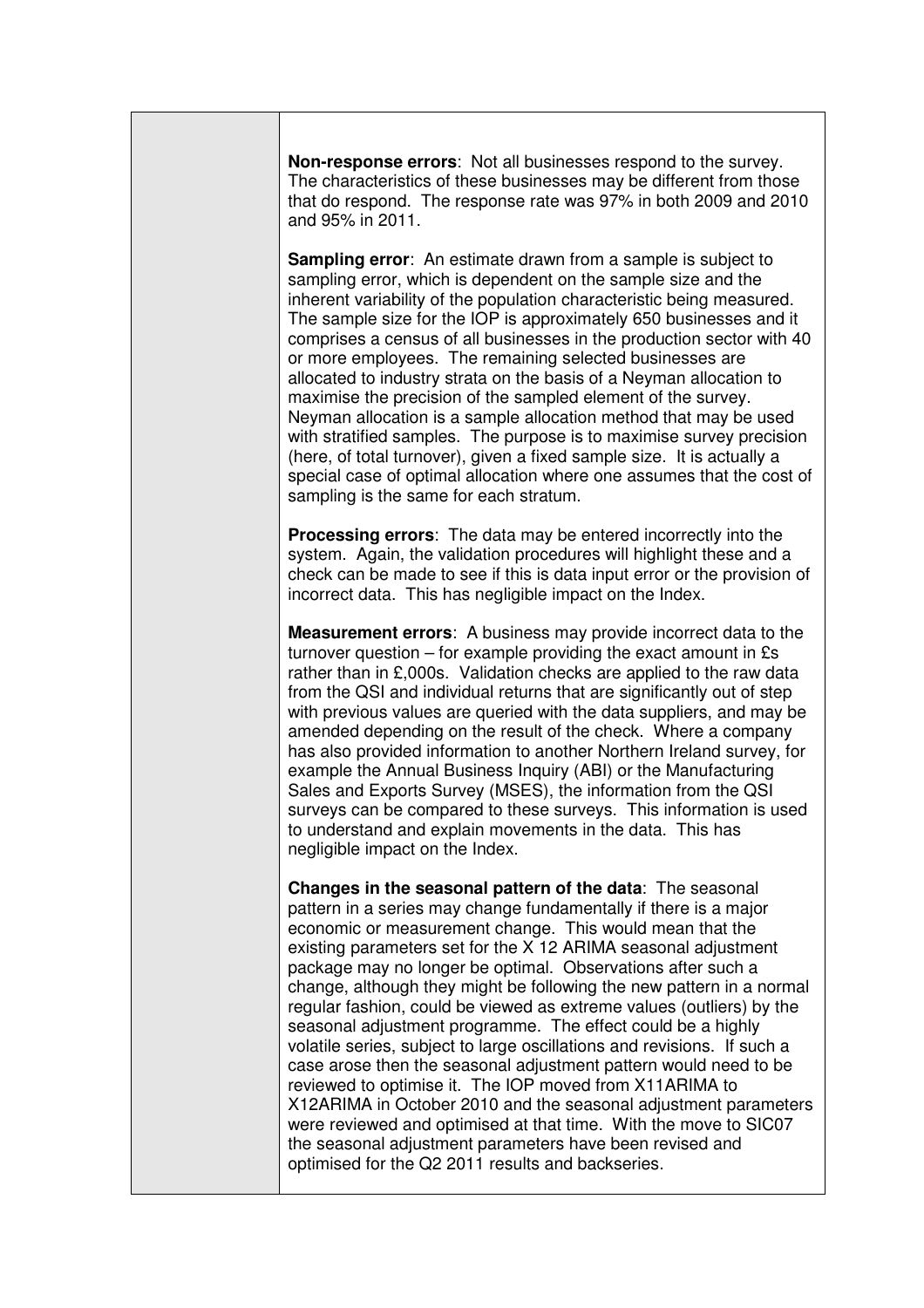|                                                | <b>Provision of revised data:</b> Revisions to data occur for a number of<br>reasons: late returned questionnaires, incorrect estimates, revised<br>back data, changes in coverage as a result of changes to the<br>Standard Industrial Classification and revisions to seasonal<br>adjustment factors (which are re-estimated every quarter). The IOP<br>revisions policy is published on the IOP section of the website.<br>http://www.detini.gov.uk/deti-stats-index/stats-surveys/stats-index-of-<br>production/stats-newpage-4.htm                                                                                                                                                                                                                                                                                                                                                                                                                                         |
|------------------------------------------------|---------------------------------------------------------------------------------------------------------------------------------------------------------------------------------------------------------------------------------------------------------------------------------------------------------------------------------------------------------------------------------------------------------------------------------------------------------------------------------------------------------------------------------------------------------------------------------------------------------------------------------------------------------------------------------------------------------------------------------------------------------------------------------------------------------------------------------------------------------------------------------------------------------------------------------------------------------------------------------|
|                                                | One dimension of measuring accuracy is reliability, which can be<br>measured using evidence from the analyses of revisions to assess<br>the closeness of early estimates to subsequently estimated values.                                                                                                                                                                                                                                                                                                                                                                                                                                                                                                                                                                                                                                                                                                                                                                      |
|                                                | Significant revisions to recent data are highlighted in the report<br>to bring them to the attention of users. The IOP bulletin had<br>previously contained information on Revisions Triangles. These<br>triangles presented a summary of the differences between the<br>first estimates of growth published and those published 3 years<br>later for the same reference period. A statistical test had been<br>applied to the average revisions to growth to find out if it is<br>statistically significantly different from zero. Previous revisions<br>triangles were based on SIC03 data. With the move to SIC07 it<br>is not possible to update the current revisions triangles with the<br>data published on a SIC07 basis. Further information on the<br>construction of SIC07 revisions triangles will be announced in<br>due course.                                                                                                                                   |
| <b>Timeliness</b><br>and<br><b>Punctuality</b> | Timeliness refers to the time gap between publication and the<br>reference period. Punctuality refers to the gap between planned<br>and actual publication dates.                                                                                                                                                                                                                                                                                                                                                                                                                                                                                                                                                                                                                                                                                                                                                                                                               |
|                                                | The Economic and Labour Market Statistics (ELMS) publications<br>schedule is available on the DETI website and provides twelve<br>months advance notice of releases.<br>http://www.detini.gov.uk/publication schedule 10-18.pdf<br>The Quarterly IOP is published in January, April, July and October<br>and the publication dates are fixed to coincide with the release of the<br>Labour Market Statistics. Every effort is made to meet the publication<br>deadline and in the last 10 years the IOP has always been published<br>on schedule. In the unlikely event of a change to the pre-announced<br>release schedule, public attention would be drawn to the change and<br>the reasons for the change explained fully at the same time, as set<br>out in the Code of Practice for Official Statistics.<br>The Quarterly IOP is usually published 3.5 months after the end of<br>the reference period. It is published as a Statistical Bulletin on the<br>DETI website. |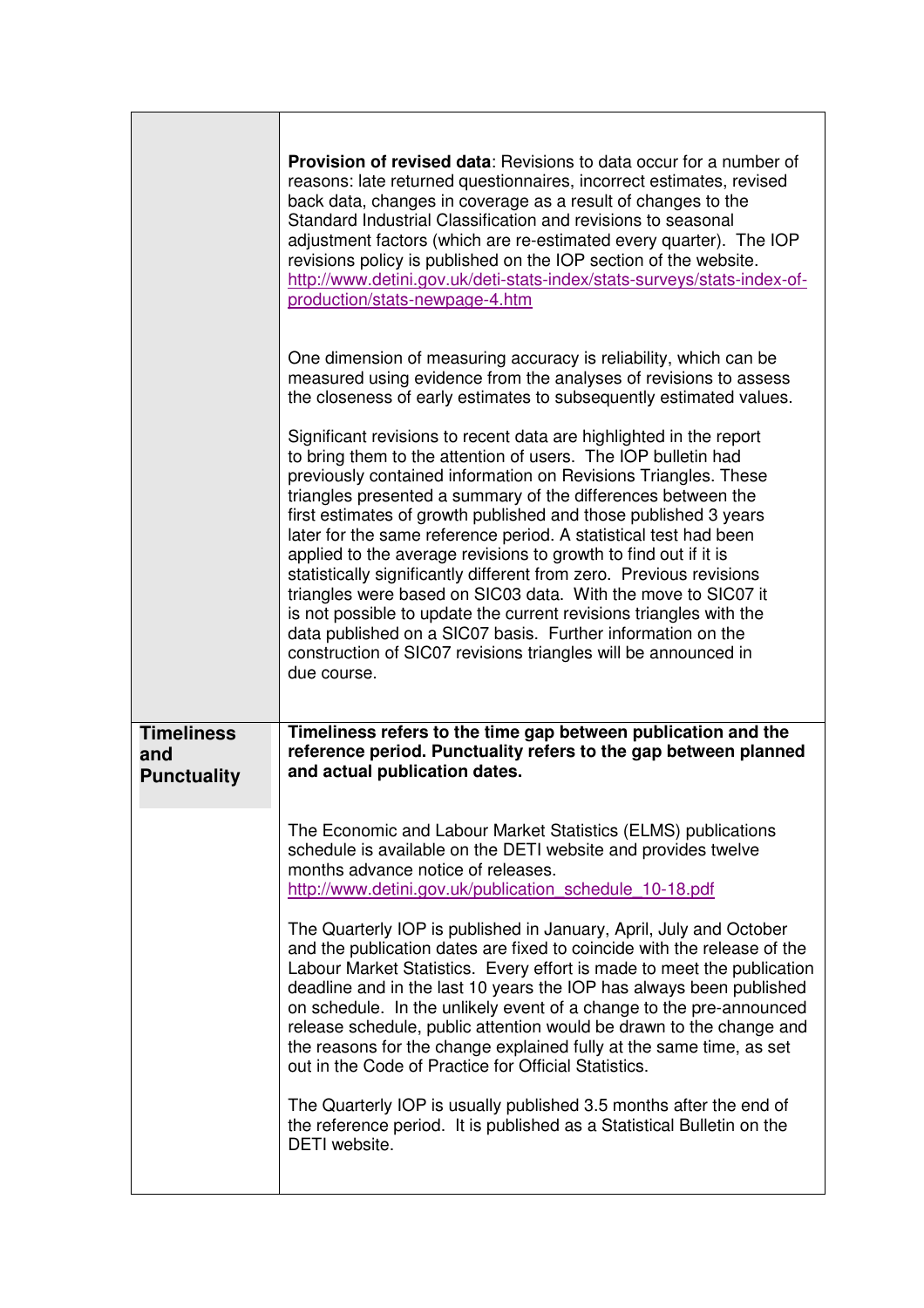| <b>Accessibility</b><br>and Clarity      | Accessibility is the ease with which users are able to access the<br>data, also reflecting the format in which the data are available<br>and the availability of supporting information. Clarity refers to<br>the quality and sufficiency of the metadata, illustrations and<br>accompanying advice.                                                 |
|------------------------------------------|------------------------------------------------------------------------------------------------------------------------------------------------------------------------------------------------------------------------------------------------------------------------------------------------------------------------------------------------------|
|                                          | IOP statistical bulletins contain tables, graphs and text and conform to<br>the standards set out in the Code of Practice for Official Statistics.<br>The publication contains a 'Background Notes' section which provides<br>information on the scope of the survey, details of the data collection<br>process, validation process and methodology. |
|                                          | The IOP statistical bulletin is available on the DETI website and free<br>to download at 09:30 on the day of publication                                                                                                                                                                                                                             |
|                                          | The DETI Statistics Helpline can be contacted either by phone (028)<br>9052 9311) or by email (statistics@dfpni.gov.uk)                                                                                                                                                                                                                              |
|                                          | Enquiries from the media are directed through the DETI Press Office.                                                                                                                                                                                                                                                                                 |
|                                          | NISRA operates a policy whereby publications are available on<br>request in alternative formats such as Braille, large print and minority<br>ethnic languages.                                                                                                                                                                                       |
|                                          | A timetable of future changes to the IOP is available from the IOP<br>website at http://www.detini.gov.uk/deti-stats-index/stats-<br>surveys/stats-index-of-production/stats-newpage-4.htm                                                                                                                                                           |
| <b>Coherence</b><br>and<br>Comparability | Coherence is the degree to which data that are derived from<br>different sources or methods, but refer to the same topic, are<br>similar. Comparability is the degree to which data can be<br>compared over time and domain.                                                                                                                         |
|                                          | The NI IoP and NI IoS both measure like phenomena – the output of<br>businesses in Northern Ireland, and might be expected to behave in a<br>similar fashion. However, since they measure different sectors of the<br>NI economy the indices will not necessarily follow the same trend.                                                             |
|                                          | The majority of data used to calculate the IOP are sourced from the<br>Quarterly Sales Inquiry. There is no comparable source but when the<br>ABI and MSES data are available checks can be undertaken to<br>ensure consistency between the four quarterly returns and the data<br>returns from these annual surveys.                                |
|                                          | Every effort is made to ensure that the series is comparable over<br>time, and a comparable time series is available back to Q1, 2001.                                                                                                                                                                                                               |
|                                          | Where possible, changes to the methodology are applied to the whole<br>series to ensure this comparability is maintained.                                                                                                                                                                                                                            |
|                                          | The Northern Ireland methodology is essentially comparable with the<br>ONS UK, Welsh and Scottish methodologies. The data used are                                                                                                                                                                                                                   |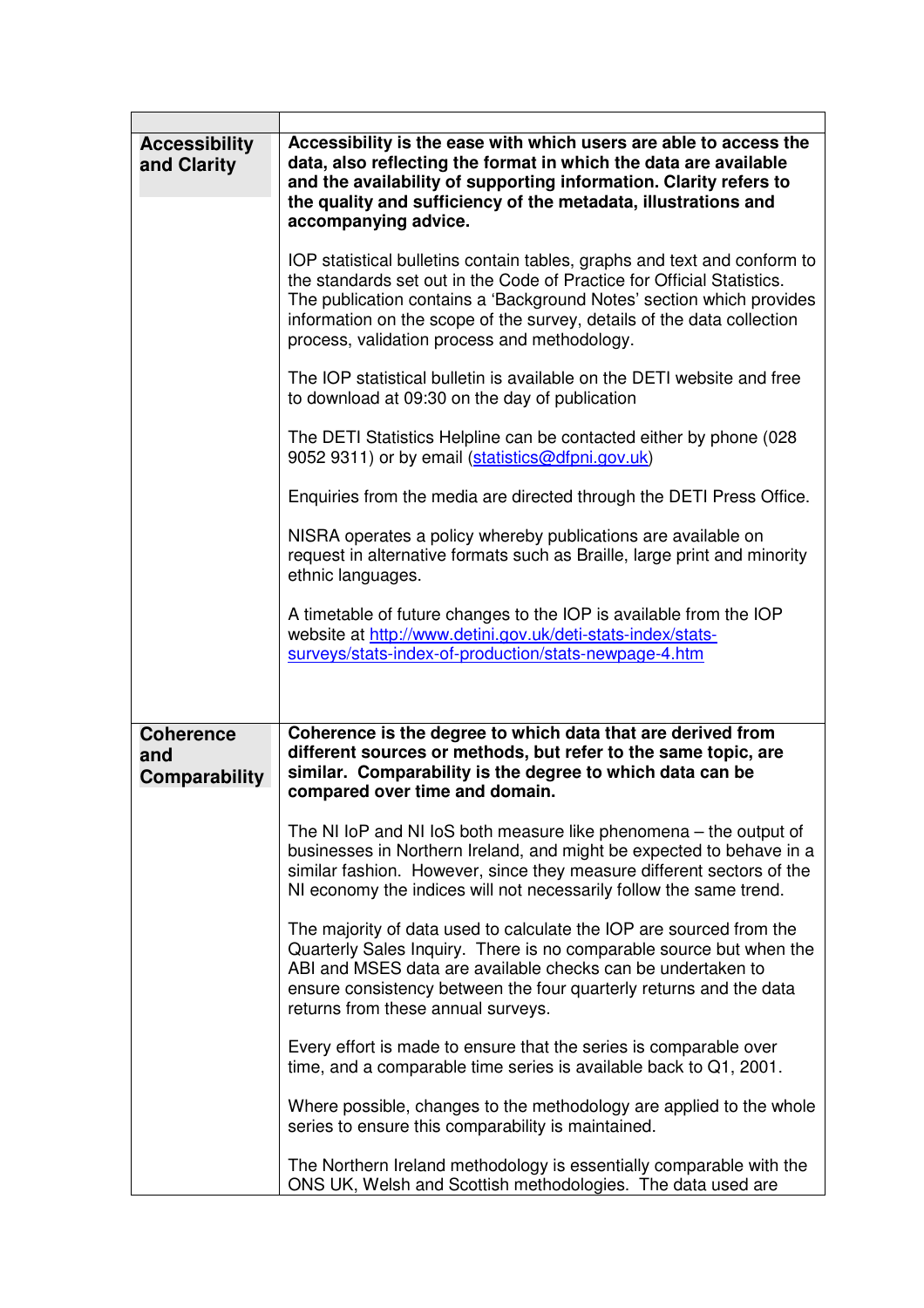|                                  | deflated turnover from monthly and/or quarterly surveys, with some<br>industries measured by deflated production, direct volume measures<br>or employment numbers. Component indices are aggregated by<br>annual chain linking for the ONS UK, Welsh and Scottish<br>methodologies and Northern Ireland moved to annual chain linking for<br>the October 2011 publication. Index of Production figures for the<br>UK, Wales and Scotland, respectively, can be accessed through the<br>following links<br>http://www.ons.gov.uk/ons/publications/index.html<br>http://wales.gov.uk/topics/statistics/theme/economy/econ-<br>indices/?lang=en<br>http://www.scotland.gov.uk/Topics/Statistics/Browse/Economy/GDP |
|----------------------------------|-----------------------------------------------------------------------------------------------------------------------------------------------------------------------------------------------------------------------------------------------------------------------------------------------------------------------------------------------------------------------------------------------------------------------------------------------------------------------------------------------------------------------------------------------------------------------------------------------------------------------------------------------------------------------------------------------------------------|
| <b>Trade-offs</b>                | Trade-offs are the extent to which different aspects of quality are<br>balanced against each other.                                                                                                                                                                                                                                                                                                                                                                                                                                                                                                                                                                                                             |
| between<br><b>Output Quality</b> |                                                                                                                                                                                                                                                                                                                                                                                                                                                                                                                                                                                                                                                                                                                 |
| <b>Components</b>                | As the IOP is a short-term indicator, the main users want the figures<br>to be available as soon as possible after the period to which they<br>refer. The main limiting factor is the availability of quarterly turnover                                                                                                                                                                                                                                                                                                                                                                                                                                                                                        |
|                                  | data from businesses. Estimates are published as soon as validation                                                                                                                                                                                                                                                                                                                                                                                                                                                                                                                                                                                                                                             |
|                                  | is finished and quality assurance is completed. As a result, revisions<br>are an inevitable consequence of the trade-off between timeliness                                                                                                                                                                                                                                                                                                                                                                                                                                                                                                                                                                     |
|                                  | and accuracy.                                                                                                                                                                                                                                                                                                                                                                                                                                                                                                                                                                                                                                                                                                   |
|                                  |                                                                                                                                                                                                                                                                                                                                                                                                                                                                                                                                                                                                                                                                                                                 |
| <b>Assessment</b>                | The processes for finding out about users and uses, and their                                                                                                                                                                                                                                                                                                                                                                                                                                                                                                                                                                                                                                                   |
|                                  |                                                                                                                                                                                                                                                                                                                                                                                                                                                                                                                                                                                                                                                                                                                 |
| of User Needs                    | views on the statistical products.                                                                                                                                                                                                                                                                                                                                                                                                                                                                                                                                                                                                                                                                              |
| and<br><b>Perceptions</b>        | ELMS, NISRA has a programme of regular, scheduled Economy and<br>Labour Market Statistics Users meetings. (The last meeting was 11<br>November 2011). The next meeting is to be confirmed.                                                                                                                                                                                                                                                                                                                                                                                                                                                                                                                      |
|                                  | From attendance at the statistics users meetings it is clear that users<br>are primarily government officials, academics and economic analysts.<br>It is likely that members of the general public access our data via the<br>website.                                                                                                                                                                                                                                                                                                                                                                                                                                                                          |
|                                  | There is a specific feedback facility on the Index of Production web<br>page. http://www.business.detini.gov.uk/iop/iopopening.aspx                                                                                                                                                                                                                                                                                                                                                                                                                                                                                                                                                                             |
|                                  | Both the specific IOP feedback facility and the wider DETI Statistics<br>User Group allow users to give feedback on their needs and<br>perceptions of the IOP. As the number of users leaving comments on<br>the IOP website is small we have not published an analysis of the<br>comments.                                                                                                                                                                                                                                                                                                                                                                                                                     |
|                                  | Additionally NISRA runs an annual NISRA - wide customer<br>satisfaction survey which incorporates DETI statistics.                                                                                                                                                                                                                                                                                                                                                                                                                                                                                                                                                                                              |